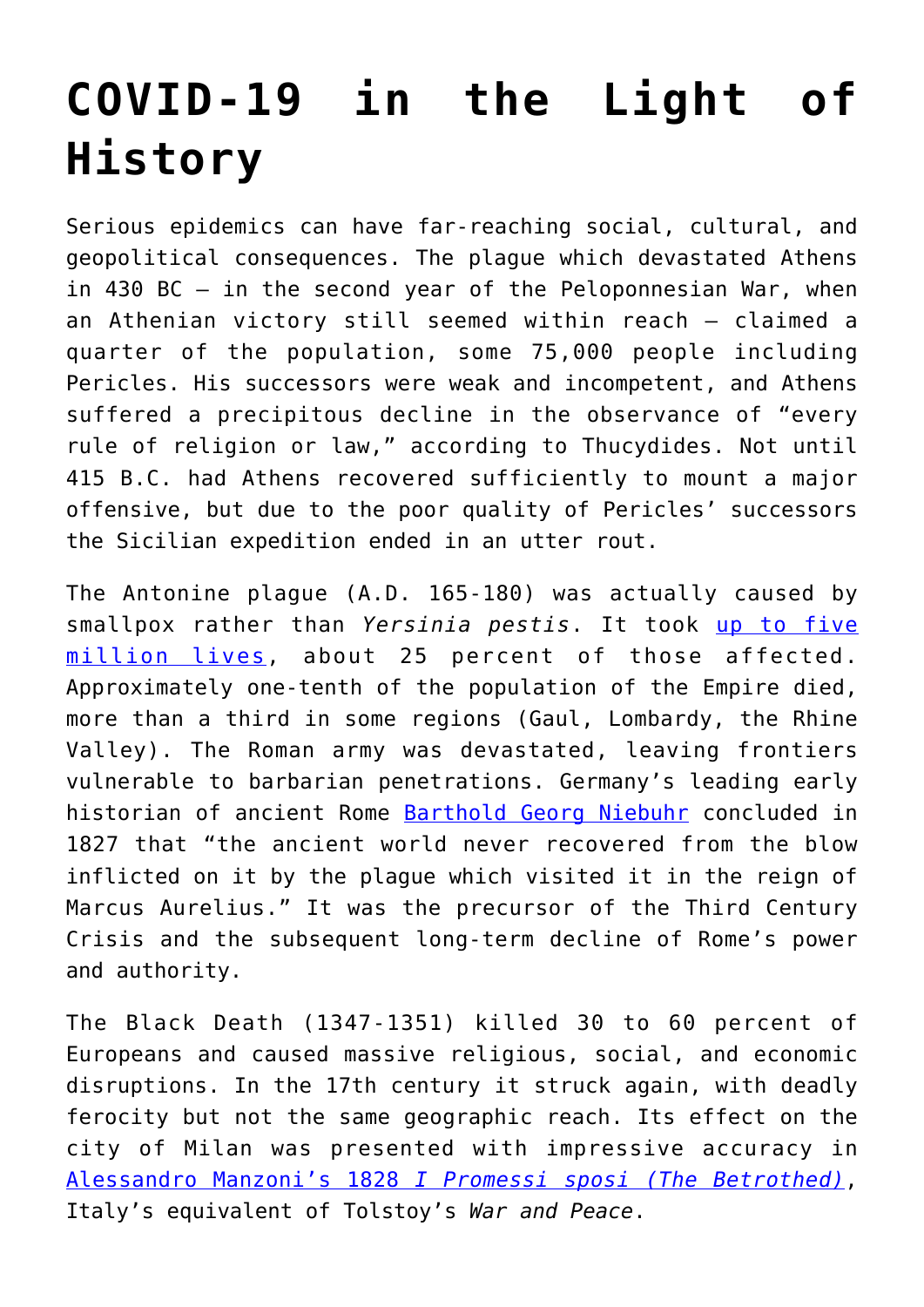The COVID-19 outbreak initially looked to most Westerners like a periodic epidemic in the manner of porcine and avian flus, SARS, or West Nile virus: a temporary problem which affects other people, usually far away. This virus turned out to be different, however: hitherto unknown, highly contagious, untreatable, and lethal enough to warrant radical measures to contain its spread. The Chinese tried to hide the magnitude of the problem until late January, the Europeans did not quite believe it even as the disaster hit Italy in February, and the Americans finally grasped the seriousness of the threat in the second week of March.

The pandemic's future course and cost cannot be predicted. It does appear certain, however, that the world is experiencing changes which are likely irreversible. The contours of its geopolitical impact are becoming apparent in the rapidly changing patterns of mental mapping, political decisionmaking, and economic flows in the three panregions that matter in today's world, Asia-Pacific, Europe, and North America.

In all three we are witnessing rapid rejection of globalization, multilateral mechanisms such as the World Health Organization, and transnational institutions – most notably the European Union – in favor of the revitalized sense of national cohesiveness and national interest-based survival strategies which are developed and pursued by the newly energized sovereign nation-state. It is to their governments that nations great and small have turned.

State-led crisis management has given governments of different ideological hues enormous new powers. In the United States unfortunately it includes the creation of trillions of fresh dollars ex nihilo, which will benefit a limited number of megacorporations while further undermining the long-term stability of the financial system. For good or bad, the State is back with a vengeance, and it can be predicted with complete certainty that governments will not give up willingly their expanded powers once the virus is contained.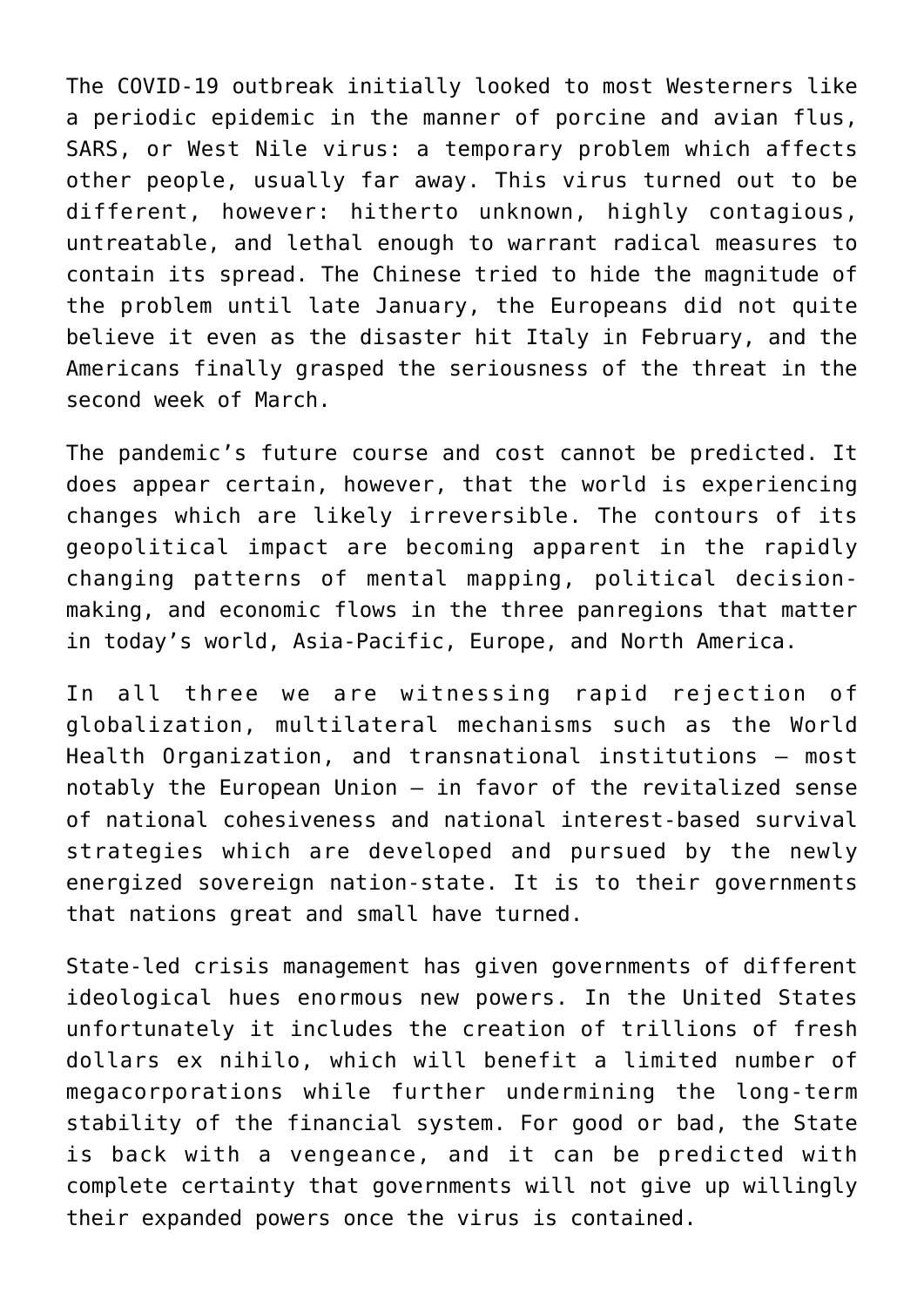Corona's one notable geopolitical consequence is the collapse of the neoconservative-neoliberal sacred cow known as "America's global leadership role." This is not necessarily a bad thing if its corollary is a general decline of the neoconneolib joint venture known as the American Empire. By contrast, after a faltering start marked by the Chernobyl-like disinclination to be open about the nature and magnitude of the problem, China acted with impressive speed and efficiency to contain the virus. Beijing's measures seemed draconian in the West when they were imposed, with stony resolve, in the province of Hubei and its capital Wuhan on January 23.

Interestingly, three other success stories in dealing with the virus are Singapore, Taiwan, and South Korea. Unlike China they are democratic in institutional form, but they are closely related to the Middle Kingdom in Huntingtonian terms. A civilization which promotes respect for authority, delayed gratification, and communal interests over individual rights is seen as more efficient in protecting its members while continuing to function than the Western model.

It is too early to make assessments of COVID-19's long-term impact, but it is reasonable to conclude that it will be significant and long-lasting, perhaps even that "nothing will ever be the same again!" That cliché is invoked whenever people think they are facing an event of metahistorical significance. Sometimes its use is justified: Sarajevo 1914, the Bolshevik revolution, Hiroshima, and the fall of the Berlin Wall fit the phrase. More often it is not. Versailles 1919, JFK's assassination, Neil Armstrong's "giant leap," Watergate, 9-11, the Lehman Brothers' collapse, and many other alleged watersheds eventually turned out to be less momentous than initially claimed.

Some turning points are not recognized immediately. The Bastille riot could have ended, a year or two later, like the Glorious Revolution did across the Channel a century earlier. Only with the horrors of 1792 it became clear that "he who has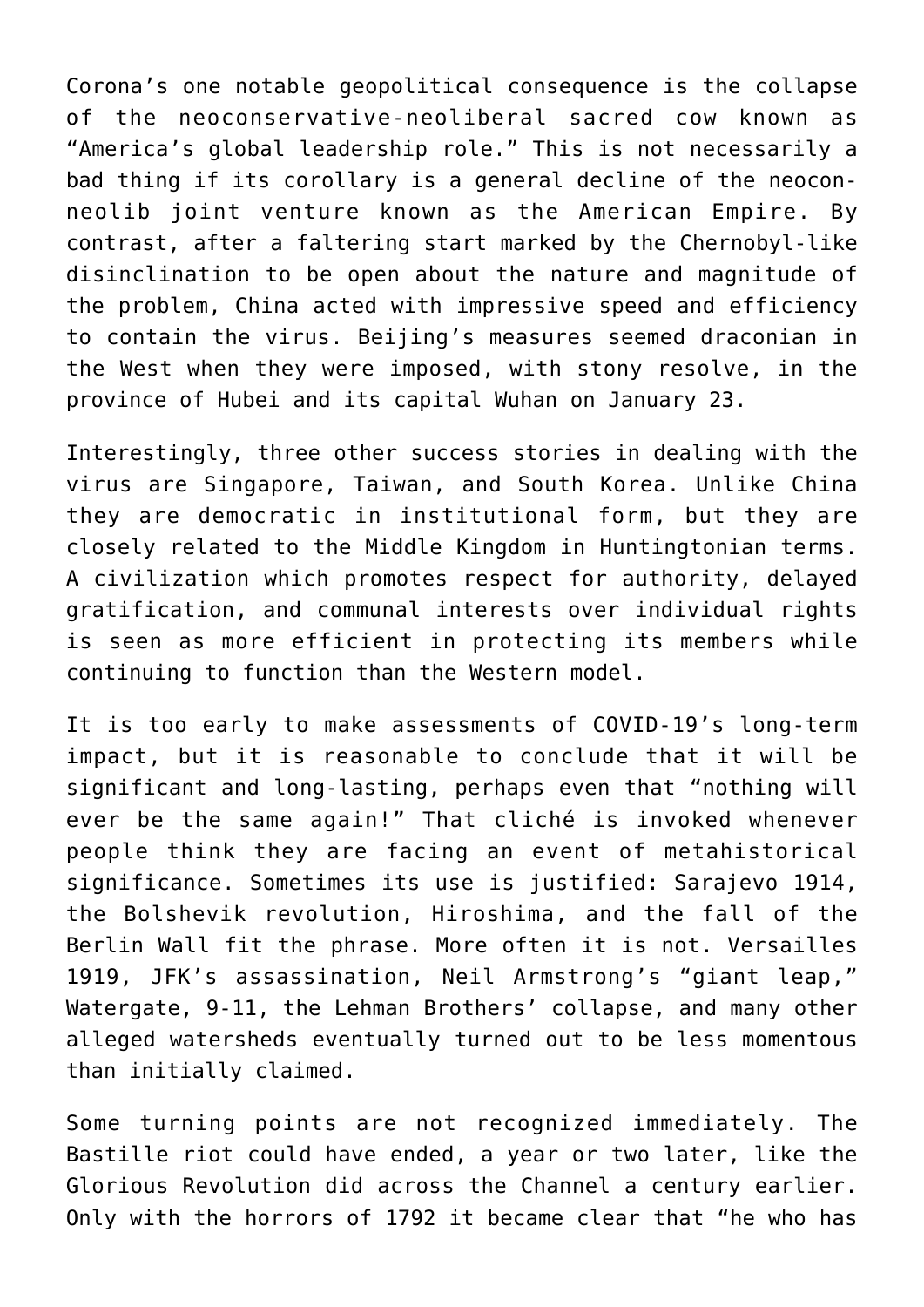not lived before the Revolution does not know the sweetness of life." More recently, the impact of nuclear weapons on the grand-strategic thinking of the two principal Cold War adversaries took over a decade to mature.

There are megacrises which are immediately seen, initially by the lucid few, for what they are. The Guns of August hit an ostensibly well ordered and stable world like a thunderbolt. "The lights are going out all over Europe," Sir Edward Grey presciently remarked a day before Britain declared war on the Kaiserreich, "and they may not come back in our lifetime." Arguably they never did: over the ensuing four years a vibrant civilization, unmatched in its fruits and vigor, was mortally wounded and thrown into the abyss in which we live now.

The current epidemic has the potential to be an event of historic significance by reawakening natural bonds of kinshipbased loyalty among Westerners. Sir Kenneth Clark defined decades ago the challenge the Western world is facing today: "It is lack of confidence, more than anything else, which destroys a civilization." But not all is lost, it seems. After the initial shock, millions of Americans and Europeans who love their lands more than any others, and who put their families and their neighborhoods before all others, are the ones fighting the epidemic with resilience and stoicism. Those who had been telling them that their attachments should be global, and that their lands and neighborhoods belong to the whole world, are now consigned to the dustbin of history.

There is hope, and all will be well, because there is God.

—

*This [article](https://www.chroniclesmagazine.org/blog/covid-19-in-the-light-of-history/) has been republished with permission from* Chronicles: A Magazine of American Culture.

[Image Credit: Wikimedia Commons-Pieter Bruegel the Elder, public domain]

Image Credit: [Image Credit: Wikimedia Commons-Pieter Bruegel